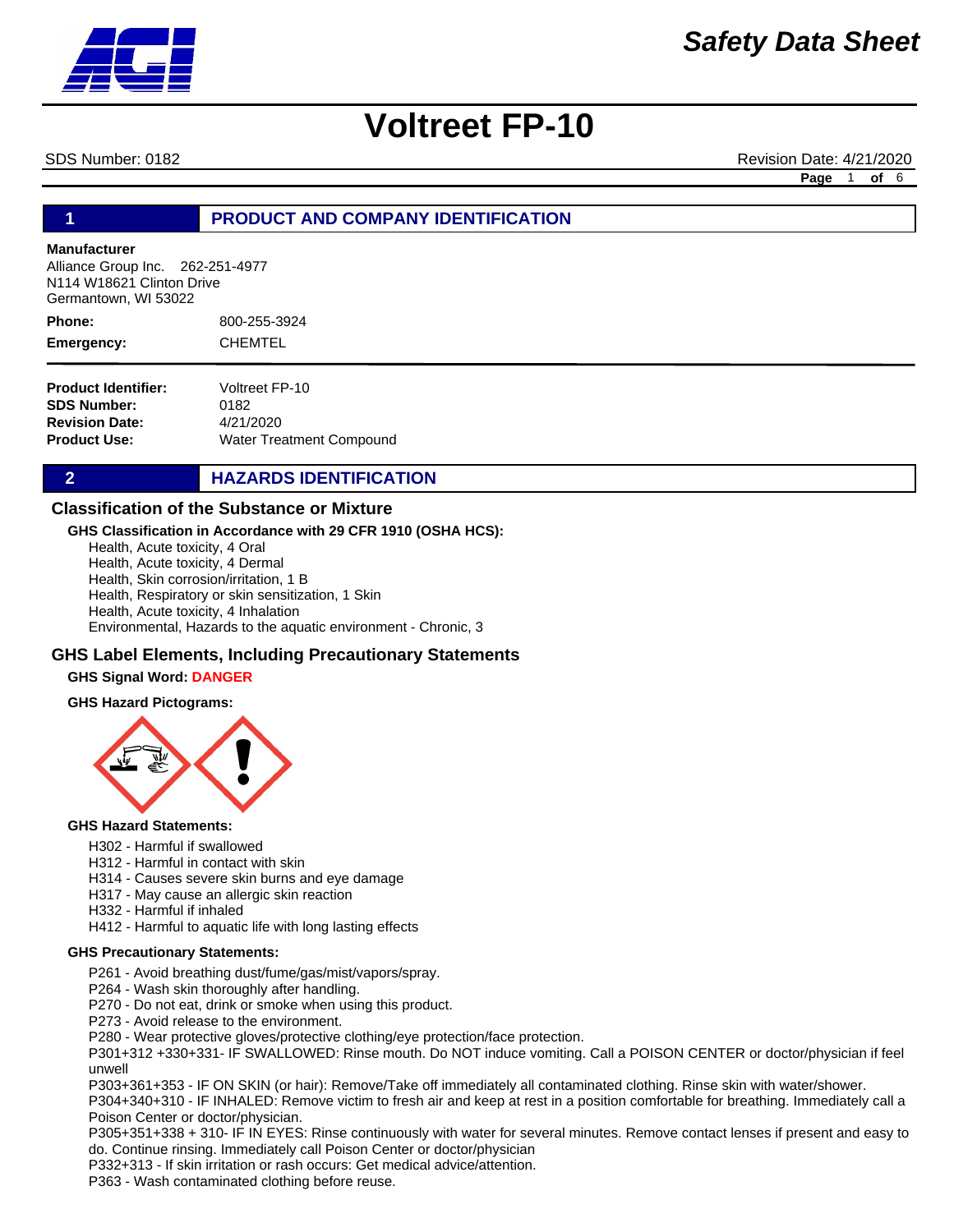SDS Number: 0182 Revision Date: 4/21/2020 **Page** 2 **of** 6

P501 - Dispose of contents/container to an approved waste disposal plant

## **Hazards not Otherwise Classified (HNOC) or not Covered by GHS**

| <b>Route of Entry:</b> | Eyes; Inhalation; Ingestion; Skin.                                                                                                                                                                   |
|------------------------|------------------------------------------------------------------------------------------------------------------------------------------------------------------------------------------------------|
| <b>Target Organs:</b>  | Respiratory system; Eyes; Skin; Teeth.                                                                                                                                                               |
| Inhalation:            | Can cause severe irritation and inflammation of the respiratory tract.                                                                                                                               |
| <b>Skin Contact:</b>   | May cause severe irritation and burns. Prolonged and repeated contact, even with dilute concentrations, can<br>cause a high degree of tissue destruction. Large amounts can cause redness, swelling. |
| <b>Eye Contact:</b>    | May cause severe irritation and burns. May cause permanent eye damage, blindness, corneal damage.                                                                                                    |
| Ingestion:             | May cause severe irritation and burns if swallowed.                                                                                                                                                  |

**HMIS III:** Health = 3(Chronic), Fire = 1, Physical Hazard = 0

| HMIS                   |   |   |
|------------------------|---|---|
| <b>HEALTH</b>          | ✔ | 3 |
| <b>FLAMMABILITY</b>    |   |   |
| <b>PHYSICAL HAZARD</b> |   |   |
| PERSONAL PROTECTION    |   |   |

## **3 COMPOSITION/INFORMATION OF INGREDIENTS**

|                | Chemical Ingredients:   |  |
|----------------|-------------------------|--|
| CAS#           | % Chemical Name:        |  |
| $100 - 37 - 8$ | 10% Diethylethanolamine |  |

### **4 FIRST AID MEASURES**

| Inhalation:          | If symptoms develop, move victim to fresh air. Give oxygen or artificial respiration if needed. GET IMMEDIATE<br><b>MEDICAL ATTENTION.</b>                                                                                              |
|----------------------|-----------------------------------------------------------------------------------------------------------------------------------------------------------------------------------------------------------------------------------------|
| <b>Skin Contact:</b> | Promptly flush skin with soap and water for 15 minutes. Remove contaminated clothing immediately. Consult a<br>physician.                                                                                                               |
| <b>Eye Contact:</b>  | Immediately flush eyes with large amounts of water for at least 15 minutes, lifting eyelids occasionally to facilitate<br>irrigation. Continue rinsing eyes during transport to hospital.                                               |
| Ingestion:           | Do NOT induce vomiting. Seek immediate medical attention. If unconscious, take to a hospital or physician. Never<br>induce vomiting or give anything by mouth to an unconscious victim. For spontaneous vomiting, keep head below hips. |

**5 FIRE FIGHTING MEASURES**

**Flammability:** Not flammable

**Autoignition Temp:** 518 F

Fire Fighting Methods

Evacuate area of unprotected personal. Wear protective clothing including NIOSH Approved self- contained breathing apparatus. Remain upwind of fire to avoid hazardous vapors and decomposition products. Use water spray to cool fire exposed containers and disperse vapors.

#### **Unusual Fire or Explosion Hazards:**

Vapors are heavier than air and can settle in low or confined areas. Vapors concentrated in a confined or poorly ventilated

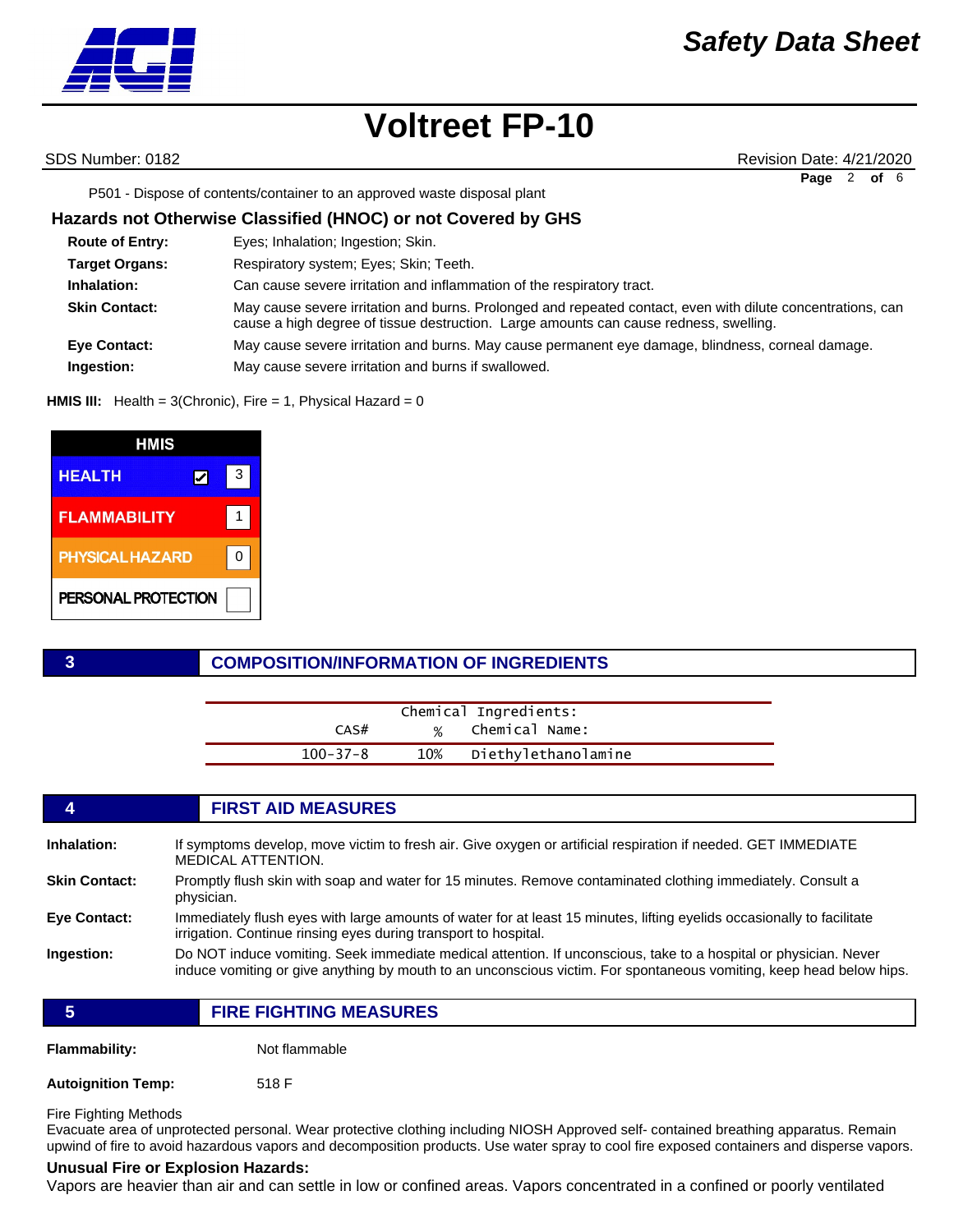# *Safety Data Sheet*

# **Voltreet FP-10**

SDS Number: 0182 Revision Date: 4/21/2020

**Page** 3 **of** 6

area can be ignited upon contact with a high energy spark, flame, or high intensity source of heat. This can occur at concentrations ranging between the lower and upper limits listed above. This material may produce a floating fire hazard in extreme fire conditions.

### *Extinguishing Media*

**Suitable:** Use water spray, alcohol foam, carbon dioxide, dry chemical for fire extinction.

**Unsuitable fire extinguisher:** No data available

## **6 ACCIDENTAL RELEASE MEASURES**

### **Personal Precautions**

Evacuate area. Use personal protective equipment. Avoid breathing vapors, mist or gas. Ensure adequate ventilation.

### **Environmental Precautions**

Prevent further leakage or spillage if safe to do so. Do not let products enter drains. Discharge into the environment must be avoided.

#### **Spill**

Soak up with inert absorbent material and dispose of as hazardous waste. Do not use sawdust or other cellulose-type material. Keep in suitable, closed containers for disposal.

| $\overline{7}$                           | <b>HANDLING AND STORAGE</b>                                                                                                                                                                                                                                                                                                                                                                                                                                                                                                                                                                                                                                                                                                                                                                                                                                                                                                 |
|------------------------------------------|-----------------------------------------------------------------------------------------------------------------------------------------------------------------------------------------------------------------------------------------------------------------------------------------------------------------------------------------------------------------------------------------------------------------------------------------------------------------------------------------------------------------------------------------------------------------------------------------------------------------------------------------------------------------------------------------------------------------------------------------------------------------------------------------------------------------------------------------------------------------------------------------------------------------------------|
| <b>Handling Precautions:</b>             | Avoid contact with eyes, skin, or clothing. Avoid breathing vapors or mist. Use with adequate ventilation.<br>Wash thoroughly after handling. Do not puncture or drop containers. Do not expose containers to open<br>flame, excessive heat, or direct sunlight.                                                                                                                                                                                                                                                                                                                                                                                                                                                                                                                                                                                                                                                            |
| <b>Storage Requirements:</b>             | CORROSIVE MATERIAL. Store in cool/dry area. Keep away from sunlight, heat, sparks, and flames.<br>Keep away from incompatible materials. Keep container tightly closed. Do not store in unlabeled or<br>mislabeled containers.                                                                                                                                                                                                                                                                                                                                                                                                                                                                                                                                                                                                                                                                                              |
| 8                                        | <b>EXPOSURE CONTROLS/PERSONAL PROTECTION</b>                                                                                                                                                                                                                                                                                                                                                                                                                                                                                                                                                                                                                                                                                                                                                                                                                                                                                |
| <b>Engineering Controls:</b>             | Provide local exhaust ventilation or other engineering controls are normally required when handling this<br>product to avoid overexposure. Maintain adequate ventilation. Do not use in confined spaces.                                                                                                                                                                                                                                                                                                                                                                                                                                                                                                                                                                                                                                                                                                                    |
| <b>Personal Protective</b><br>Equipment: | <b>Hygiene Measures</b><br>Handle in accordance with good industrial hygiene and safety practice. Wash hands before breaks and<br>at the end of workday.<br>Respiratory<br>Where risk assessment shows air-purifying respirators are appropriate use a full-face respirator with<br>multi-purpose combination (US) or type ABEK (EN 14387) respirator cartridges as a backup to<br>engineering controls. If the respirator is the sole means of protection, use a full-face supplied air<br>respirator.<br>Eyes and Face<br>Wear chemical safety goggles while handling this product. Wear additional eye protection such as a face<br>shield when the possibility exists for eye contact with splashing or spraying liquid or airborne material.<br>Skin<br>Prevent contact with this product. Wear gloves and protective clothing depending on conditions of use.<br>Protective gloves: gauntlet-type, neoprene, nitrile. |
| <b>Component</b>                         | <b>OSHA PEL</b><br><b>ACGIH TWA/TLV</b>                                                                                                                                                                                                                                                                                                                                                                                                                                                                                                                                                                                                                                                                                                                                                                                                                                                                                     |
| Diethylaminoethanol                      | 10 ppm<br>2 ppm                                                                                                                                                                                                                                                                                                                                                                                                                                                                                                                                                                                                                                                                                                                                                                                                                                                                                                             |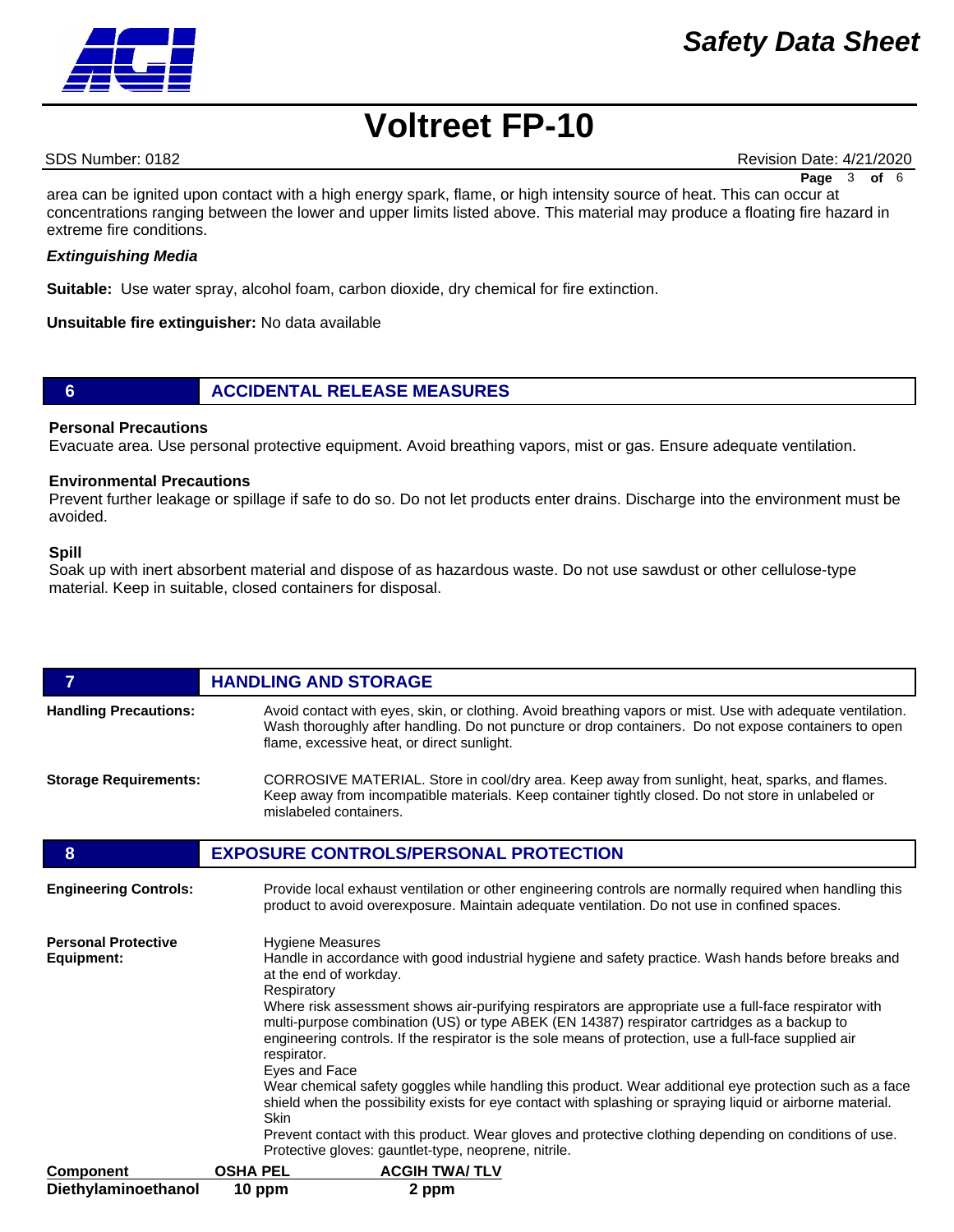SDS Number: 0182 Revision Date: 4/21/2020 **Page** 4 **of** 6

# **9 PHYSICAL AND CHEMICAL PROPERTIES**

| Appearance:                                     | Water white to light yellow |                              |                |
|-------------------------------------------------|-----------------------------|------------------------------|----------------|
| <b>Physical State:</b>                          | Liquid                      | Odor:                        | Amine.         |
| <b>Odor Threshold:</b>                          | No data available.          | <b>Molecular Formula:</b>    | No data        |
| <b>Particle Size:</b>                           | No data available           | Solubility:                  | <b>Dispers</b> |
| <b>Spec Grav./Density:</b>                      | $0.998 \ @ \ 20 \degree C$  | <b>Softening Point:</b>      | No data        |
| <b>Viscosity:</b>                               | No data available.          | <b>Percent Volatile:</b>     | No data        |
| <b>Saturated Vapor</b><br><b>Concentration:</b> | No data available           | <b>Heat Value:</b>           | No data        |
| <b>Boiling Point:</b>                           | No data available.          | <b>Freezing/Melting Pt.:</b> | No data        |
| <b>Flammability:</b>                            | No data available.          | <b>Flash Point:</b>          | No data        |
| <b>Partition Coefficient:</b>                   | No data available           | Octanol:                     | No data        |
| <b>Vapor Pressure:</b>                          | No data available.          | <b>Vapor Density:</b>        | No data        |
| pH:                                             | >13                         | VOC:                         | 40%            |
| Evap. Rate:                                     | No data available.          | <b>Bulk Density:</b>         | No data        |
| <b>Molecular weight:</b>                        | No data available           | <b>Auto-Ignition Temp:</b>   | 518 F          |
| Decomp Temp:                                    | No data available.          | UFL/LFL:                     | No data        |

#### **Molecular Formula:** No data available **Solubility: Softening Point: Percent Volatile: Heat Value: Freezing/Melting Pt.: Flash Point: Octanol: Vapor Density: VOC: Bulk Density: Auto-Ignition Temp: UFL/LFL:** Dispersible No data available No data available. No data available No data available. No data available. No data available No data available 40% No data available 518 F No data available

## **10 STABILITY AND REACTIVITY**

| <b>Reactivity:</b>               | No data available                                                                                                                                                                                                                                                                                                                                                                                                                                               |
|----------------------------------|-----------------------------------------------------------------------------------------------------------------------------------------------------------------------------------------------------------------------------------------------------------------------------------------------------------------------------------------------------------------------------------------------------------------------------------------------------------------|
| <b>Chemical Stability:</b>       | Product is stable under normal conditions.                                                                                                                                                                                                                                                                                                                                                                                                                      |
| <b>Conditions to Avoid:</b>      | Avoid contact with heat, sparks, electric arcs, other hot surfaces, and open flames. Warning: Do not mix<br>this product with nitrites or other nitrosating agents because nitrosamines may be formed. Nitrosamines<br>may cause cancer.                                                                                                                                                                                                                        |
| <b>Materials to Avoid:</b>       | Strong Oxidizing Agents, acids, sodium hypochlorite, calcium hypochlorite, perchlorates, heat, metals,<br>isocyanates. Reactions with peroxides may result in violent decomposition of peroxide possibly creating<br>an explosion. A reaction accompanied by large heat release occurs when the product is mixed with<br>acids. Heat generated may be sufficient to cause vigorus boiling creating a hazard due to splashing or<br>splattering of hot material. |
| <b>Hazardous Decomposition:</b>  | Burning can produce carbon oxides, nitrogen oxides, ammonia, aldehydes, irritating and/or unknown<br>TOXIC gases. Nitrogen oxides can react with water to form corrosive nitric acid.                                                                                                                                                                                                                                                                           |
| <b>Hazardous Polymerization:</b> | Will not occur under normal conditions.                                                                                                                                                                                                                                                                                                                                                                                                                         |

### **Toxicity Data:**

Eye Effects: Corrosive- Causes severe eye irritation and burns. Liquid, aerosols, and high vapor concentration of this product may cause: blurred vision, redness, pain, conjuctivitis, ulcerations, tissue destruction, permanent eye damage, blindness. Exposure to the vapor may cause minor transient edema of the corneal epitheum.

» Diethylaminoethanol - Eyes = Rabbit - severe eye irritation

Skin Effects: Corrosive- Causes severe irritation and burns. Prolonged and repeated exposure to dilute solutions may cause irritation, redness, pain and drying and cracking of the skin. Contact may cause necrosis, permanent injury, tissue destrution or dermatitis.

» Diethylaminoethanol - Dermal LD50 - Rabbit = 1113 mg/kg

- Skin corrosion/irritation: rabbit - open irritation test

Inhalation Effects: Corrosive- Cause severe irritation and burns. Vapors and mists may damage: mucous membranes,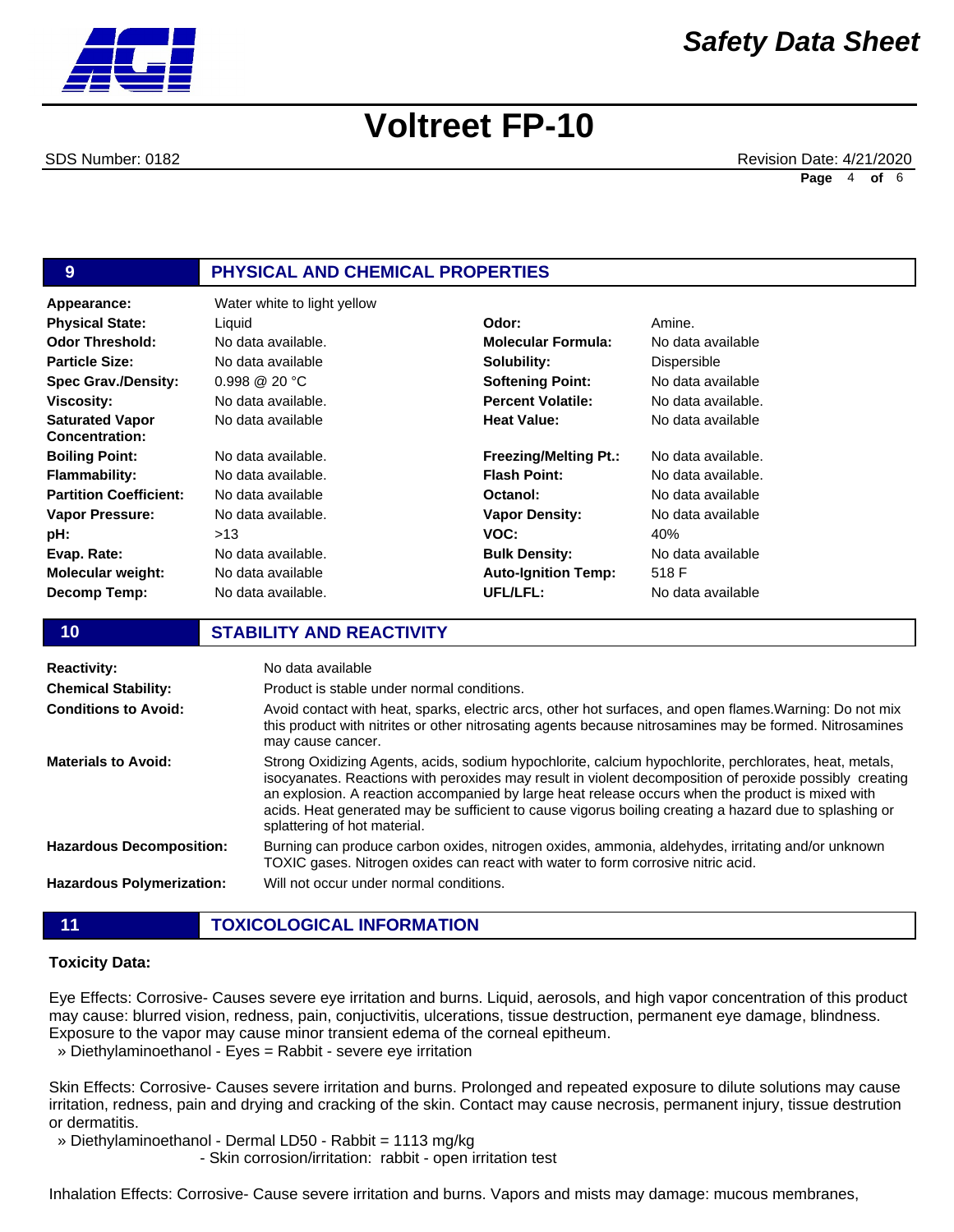SDS Number: 0182 Revision Date: 4/21/2020

**Page** 5 **of** 6

respiratory tract. Vapors or mists may cause: coughing, sore throat, shortness of breath, labored breathing, choking, bronchiospasms, chemical pneumonitis, pulmonary edema, death. Effects may be delayed. Chronic exposure may cause: dental erosions, discoloration of teeth, bronchitis, and bronchial emphysema.

» Diethylaminoethanol - Inhalation LC50 - mouse = 5000 mg/m3

Ingestion Effects: Corrosive- Causes severe irritation and burns. May cause damage to the: mouth, throat, esophagus, stomach, gastrointestinal tract. May cause: pain, vomiting, diarrhea, bleeding, labored breathing, burns or perforation of the gastrointestinal tract leading to ulceration and secondary infection, and death. Effects may be delayed. Aspiration into the lungs may cause chemical pneumonia and lung damage.

» Diethylaminoethanol - Oral LD50 - rat = 1300 mg/kg

Carcinogenicity: This product does not contain 0.1% or more of the known or potential carcinogens listed in NTP, IARC, or OSHA.

Mutagenicity: No data available Teratogenicity: No data available Fertility Effects: No data available

**12 ECOLOGICAL INFORMATION** 

**Biodegradability** No data available.

**Ecotoxicity** Toxicity to fish:

 LC50- Leuciscus idus (Golen orfe) - 100-220mg/L- 96 hr Toxicity to aquatic invertebrates: EC50- Daphnia magna (Water flea) - 83.6 mg/L- 48 hr

An environmental hazard cannot be excluded in the event of unprofessional handling or disposal. Harmful to aquatic life.

**13 DISPOSAL CONSIDERATIONS**

Dispose of in accordance with local, state, and federal regulations. Since emptied containers retain product residue, follow label warnings even after container is emptied.

RCRA: The RCRA waste code of D002 should be assigned in discussion between the user, the producer, and the waste disposal company.



UN3267, Corrosive liquid, basic, organic, n.o.s., 8, PGII, (Diethylaminoethanol)



# **15 REGULATORY INFORMATION**

This product does not contain chemicals known to the State of California to cause cancer, birth defects, or other reproductive harm.